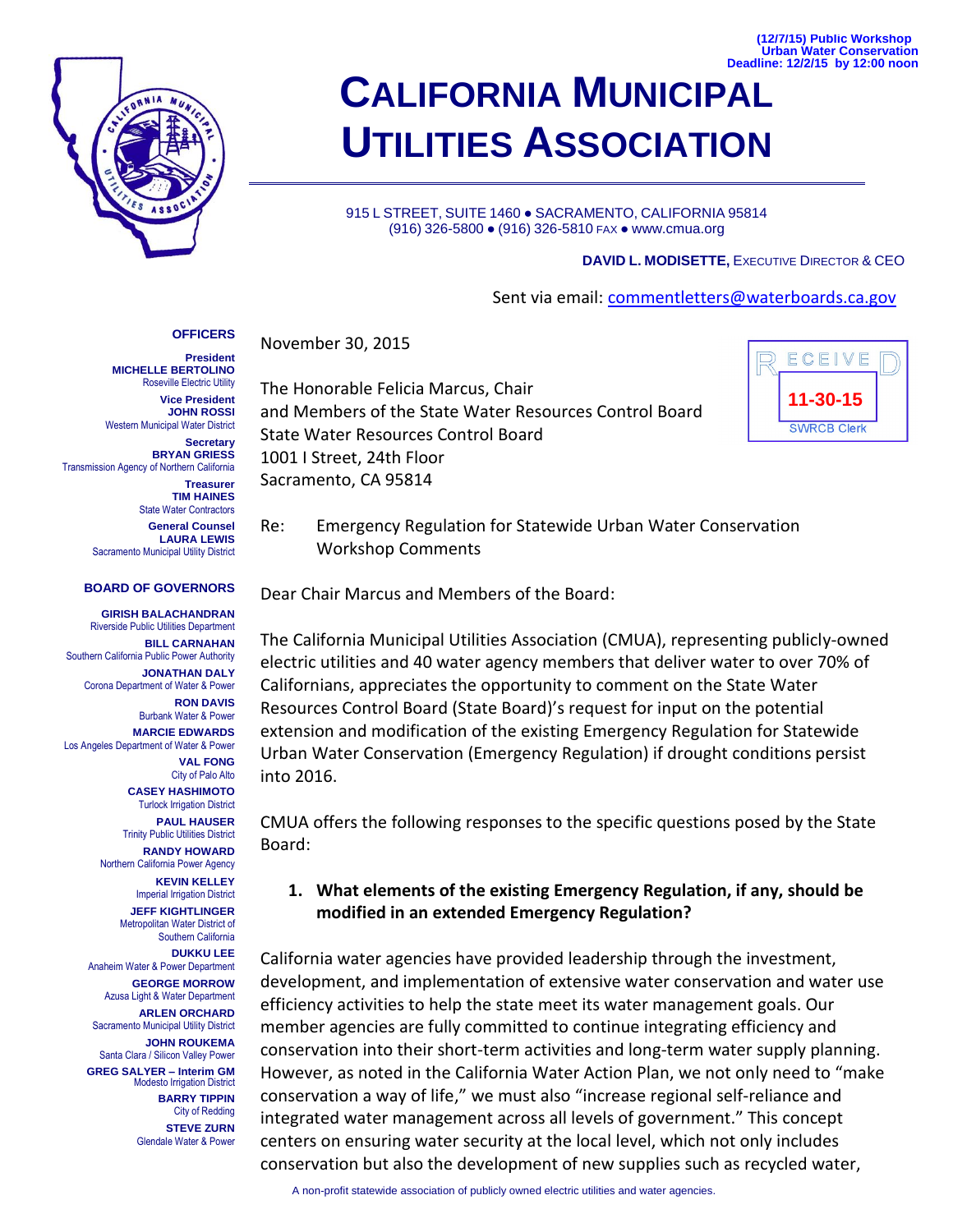State Water Resources Control Board Emergency Conservation Regulation Workshop CMUA Comments Page 2

stormwater capture, and desalination. Many water agencies have proposed modifications to the existing Regulation that address the development of these drought-resilient supplies as well as demand equity adjustments for climate, growth and other factors. Operating under a "do no harm" principle that states the implementation of any adjustment should not redirect impacts on other suppliers' conservation standards, we urge the State Board to carefully consider these proposals to ensure the preservation of an equitable and integrated water management approach throughout the state. The Governor's November 13, 2015 Executive Order (B-36-15) allows for such an approach by not including a percentage reduction mandate and directing the State Board to consider modifying existing restrictions as well as incorporating insights gained from the current emergency rule, which could include imposing a lower overall conservation requirement.

# **2. What additional data, if any, should the State Water Board be collecting through the Emergency Regulation and how would it be used?**

In response to the question regarding data collection, for the purposes of the existing and any extended Emergency Regulation, the current level of reporting is appropriate. If the State Board does consider the inclusion of any additional data, we ask that staff and Board members thoroughly review the purpose and necessity of the data as it relates to a statewide drought emergency as it is costly and time-consuming to collect information, which redirects resources from the implementation of the Emergency Regulation. Also, while the State Board can play an important and supportive role for public water agencies on issues related to water rates, moving forward CMUA does not recommend having the State Board collect specific information on these rates or other financial information. CMUA firmly agrees with the State Board that "rate-setting is a complex undertaking that involves numerous local determinations…," "…pricing must be carefully tailored to local circumstances to be effective" and "…water suppliers must carefully construct and document their rate structures to comply with the constitutional limitations of Proposition 218. $^{n}$  Information on different types of rate structures already exists, which allows each agency to review the options and develop a structure that is most effective for their communities while meeting legal requirements.

# **3. How should the State Water Board account for precipitation after January 2016 in its implementation of any extension of the Emergency Regulation?**

If the State Board decides to extend the Emergency Regulation, we recommend that the Board first thoughtfully review how adjustments could further refine the rule to ensure an equitable and integrated water management approach. Otherwise, we urge the Board to maintain existing restrictions until March 1, at which time staff would consult with the Department of Water Resources (DWR), Department of Fish and Wildlife (DFW) and other relevant agencies on specific triggers to subsequently adjust the regulation as needed. CMUA recommends that the State Board assess water conditions on a monthly basis, referencing documents such as the latest Bulletin 120 forecast, which has information on the volume of seasonal runoff from the state's major watersheds, and summaries

 $\overline{a}$ 

<sup>&</sup>lt;sup>1</sup> Notice of Public Workshop: Conservation Water Pricing (July 7, 2015):

[http://www.waterboards.ca.gov/waterrights/water\\_issues/programs/drought/pricing/docs/notice\\_conservation%20pricin](http://www.waterboards.ca.gov/waterrights/water_issues/programs/drought/pricing/docs/notice_conservation%20pricing.pdf) [g.pdf](http://www.waterboards.ca.gov/waterrights/water_issues/programs/drought/pricing/docs/notice_conservation%20pricing.pdf)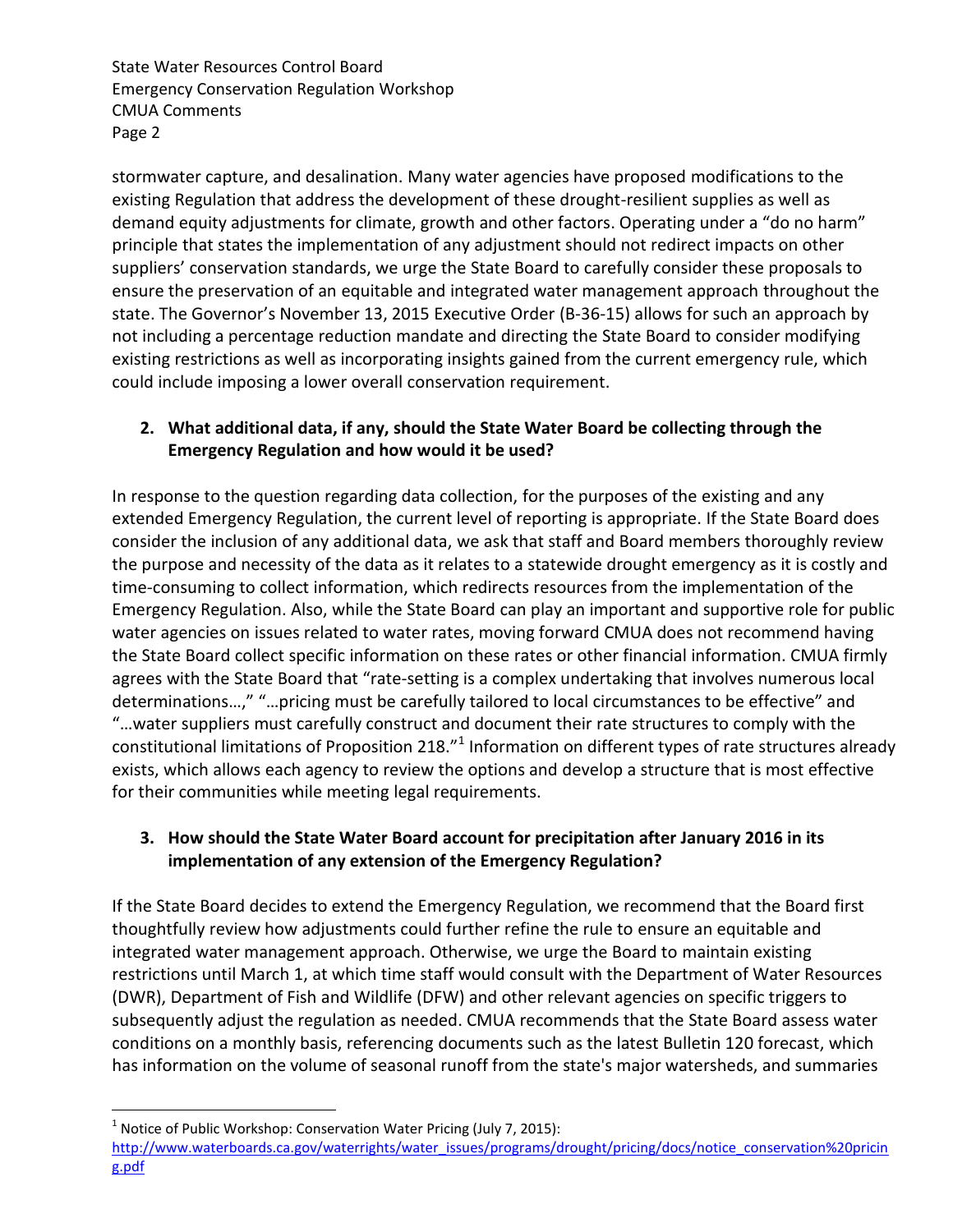State Water Resources Control Board Emergency Conservation Regulation Workshop CMUA Comments Page 3

of precipitation, snowpack, reservoir storage, and runoff in various regions of the state. On June 1, after the last Bulletin 120 forecast, the State Board should make a final determination for the remainder of the Regulation. We recommend that during this assessment the State Board review water conditions on a regional basis and carefully consider how that may affect the necessity of extending a *statewide* drought Emergency Regulation.

We also offer the following general comments:

As the State Board decides whether to extend the Emergency Regulation, CMUA strongly recommends the Board consider potential unintended consequences of extreme conservation over a significant period of time. These impacts include revenue stability and affordability issues, demand hardening (i.e., reduced buffer for managing demand during exceptionally dry years), and the impacts to the local and regional economies. CMUA and the Association of California Water Agencies (ACWA) surveyed our members regarding financial impacts of the Regulation and found that the rule is estimated to have a total financial impact (revenue losses and additional costs for conservation-related programs) of more than \$500 million for the 270 day period (June 2015-February 2016) for the 73 agencies that responded to the survey. If the survey responses are representative, total revenue impacts could amount to a combined total of more than \$3 billion for the over 400 water suppliers subject to the regulation. Additional revenue losses and added costs for wholesale agencies and water suppliers with fewer than 3,000 service connections are not included in that figure and would certainly drive the total significantly higher. State Water Board had estimated the Emergency Regulation would have a total combined fiscal impact of \$500 million statewide.

Additionally, there have been assertions that water conservation and water use-efficiency activities can be implemented in the same manner as energy to help address the state's water challenges. While there are some similarities between the two resources, there also are important distinctions that must be addressed, particularly as it relates to any conservation regulations.

Water agencies must rely on a diverse portfolio of sustainable supplies to ensure reliability in meeting water demands, particularly during drought years. These supplies may include conservation savings, groundwater, water reuse, stormwater, and desalination, as well as more traditional sources like surface water, some of which can be imported. However, as opposed to electricity, which a utility/generator can create or reliably purchase when needed, successful water delivery is dependent upon the availability of the resource. This availability is driven by many factors including geography, water quality, infrastructure, energy intensity and precipitation events that are outside the control of local agencies. As a result, each agency has a unique water footprint and it is not feasible for water suppliers to rely upon a system with specific percentage requirements for a particular water supply or that mandate an agency must sequentially secure additional water supplies or develop a new resource based on a single factor, such as energy intensity.

Also, while it has been noted that demand reduction is typically the least energy-intensive option and may be the least expensive as it takes the place of new supplies that would otherwise be needed to meet growing demands—conservation can be limited in its application and often has a significant financial impact due to revenue losses or other costs.